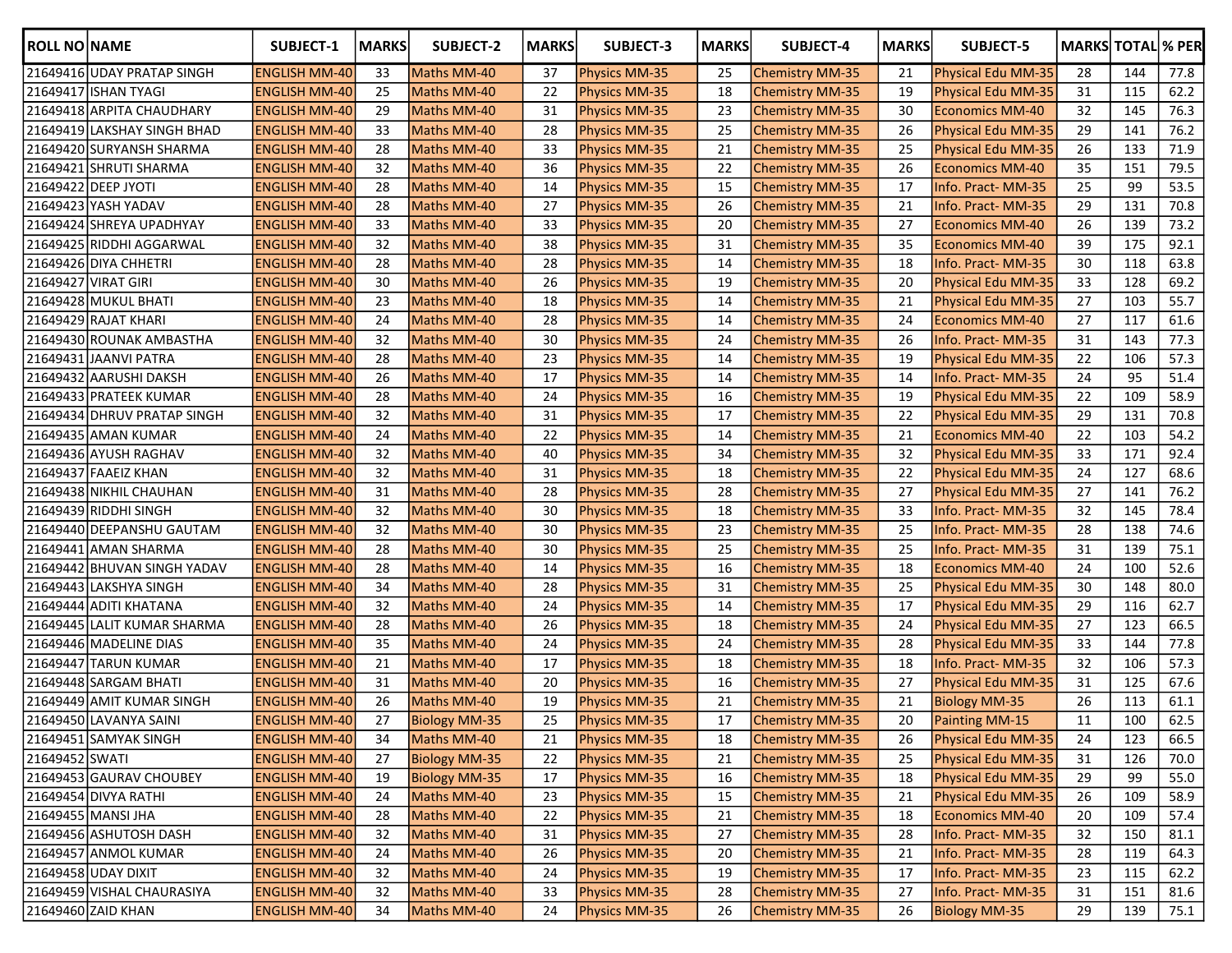| <b>ROLL NO NAME</b> |                             | <b>SUBJECT-1</b>     | <b>MARKS</b> | SUBJECT-2              | <b>MARKS</b> | SUBJECT-3            | <b>MARKS</b> | <b>SUBJECT-4</b>         | <b>MARKS</b> | SUBJECT-5                 | <b>MARKS TOTAL % PER</b> |     |      |
|---------------------|-----------------------------|----------------------|--------------|------------------------|--------------|----------------------|--------------|--------------------------|--------------|---------------------------|--------------------------|-----|------|
|                     | 21649461 JOY JYOTI GHOSH    | <b>ENGLISH MM-40</b> | 30           | <b>Biology MM-35</b>   | 23           | <b>Physics MM-35</b> | 18           | <b>Chemistry MM-35</b>   | 21           | Physical Edu MM-35        | 31                       | 123 | 68.3 |
| 21649462 SUBHAM     |                             | ENGLISH MM-40        | 27           | Maths MM-40            | 28           | Physics MM-35        | 21           | Chemistry MM-35          | 26           | Physical Edu MM-35        | 28                       | 130 | 70.3 |
|                     | 21649463 VIDIT JINDAL       | <b>ENGLISH MM-40</b> | 35           | Maths MM-40            | 27           | <b>Physics MM-35</b> | 17           | Chemistry MM-35          | 14           | Info. Pract-MM-35         | 32                       | 125 | 67.6 |
|                     | 21649464 PRATEEK YADAV      | <b>ENGLISH MM-40</b> | 28           | <b>Biology MM-35</b>   | 14           | <b>Physics MM-35</b> | 13           | Chemistry MM-35          | 16           | <b>Physical Edu MM-35</b> | 24                       | 95  | 52.8 |
|                     | 21649465 PREETI ROY         | <b>ENGLISH MM-40</b> | 33           | Maths MM-40            | 25           | <b>Physics MM-35</b> | 23           | <b>Chemistry MM-35</b>   | 27           | Painting MM-15            | 12                       | 120 | 72.7 |
|                     | 21649466 SARTHAK SOOD       | <b>ENGLISH MM-40</b> | 28           | Maths MM-40            | 35           | <b>Physics MM-35</b> | 28           | <b>Chemistry MM-35</b>   | 32           | Info. Pract-MM-35         | 34                       | 157 | 84.9 |
|                     | 21649467 SHREYA KAPASIA     | <b>ENGLISH MM-40</b> | 32           | Maths MM-40            | 27           | <b>Physics MM-35</b> | 24           | <b>Chemistry MM-35</b>   | 25           | <b>Economics MM-40</b>    | 29                       | 137 | 72.1 |
| 21649468 SHREYA     |                             | <b>ENGLISH MM-40</b> | 26           | Maths MM-40            | 29           | <b>Physics MM-35</b> | 18           | <b>Chemistry MM-35</b>   | 16           | Painting MM-15            | 11                       | 100 | 60.6 |
|                     | 21649469 DEVENDRA SHARMA    | <b>ENGLISH MM-40</b> | 28           | <b>Biology MM-35</b>   | 24           | <b>Physics MM-35</b> | 14           | <b>Chemistry MM-35</b>   | 25           | Physical Edu MM-35        | 29                       | 120 | 66.7 |
|                     | 21649470 HAOBIJAM TANUJA DE | <b>ENGLISH MM-40</b> | 38           | Maths MM-40            | 24           | <b>Physics MM-35</b> | 24           | <b>Chemistry MM-35</b>   | 19           | Painting MM-15            | 12                       | 117 | 70.9 |
|                     | 21649471 HARSH SHARMA       | <b>ENGLISH MM-40</b> | 28           | Maths MM-40            | 29           | <b>Physics MM-35</b> | 25           | <b>Chemistry MM-35</b>   | 27           | Physical Edu MM-35        | 27                       | 136 | 73.5 |
|                     | 21649472 SUPRIYA GUPTA      | <b>ENGLISH MM-40</b> | 26           | <b>Biology MM-35</b>   | 28           | <b>Physics MM-35</b> | 18           | <b>Chemistry MM-35</b>   | 21           | <b>Painting MM-15</b>     | 9                        | 102 | 63.8 |
|                     | 21649473 PARUL SHARMA       | <b>ENGLISH MM-40</b> | 32           | Maths MM-40            | 27           | <b>Physics MM-35</b> | 21           | <b>Chemistry MM-35</b>   | 29           | <b>Economics MM-40</b>    | 32                       | 141 | 74.2 |
|                     | 21649474 SANSKRITI TYAGI    | <b>ENGLISH MM-40</b> | 28           | <b>Biology MM-35</b>   | 20           | <b>Physics MM-35</b> | 25           | Chemistry MM-35          | 27           | Painting MM-15            | 12                       | 112 | 70.0 |
|                     | 21649475 PRACHI SAHU        | <b>ENGLISH MM-40</b> | 31           | Maths MM-40            | 31           | <b>Physics MM-35</b> | 26           | <b>Chemistry MM-35</b>   | 35           | <b>Economics MM-40</b>    | 35                       | 158 | 83.2 |
|                     | 21649476 DAVID CHAUHAN      | <b>ENGLISH MM-40</b> | 31           | <b>Biology MM-35</b>   | 28           | <b>Physics MM-35</b> | 25           | <b>Chemistry MM-35</b>   | 19           | Info. Pract-MM-35         | 33                       | 136 | 75.6 |
|                     | 21649477 HIMANSHU SINGH     | <b>ENGLISH MM-40</b> | 20           | <b>Biology MM-35</b>   | 13           | Physics MM-35        | 21           | <b>Chemistry MM-35</b>   | 18           | <b>Physical Edu MM-35</b> | 28                       | 100 | 55.6 |
|                     | 21649478 DEVANSHU           | <b>ENGLISH MM-40</b> | 32           | Maths MM-40            | 24           | <b>Physics MM-35</b> | 23           | <b>Chemistry MM-35</b>   | 25           | Physical Edu MM-35        | 25                       | 129 | 69.7 |
|                     | 21649479 ZAINAB AHMAD       | <b>ENGLISH MM-40</b> | 31           | <b>Biology MM-35</b>   | 14           | <b>Physics MM-35</b> | 14           | <b>Chemistry MM-35</b>   | 17           | <b>Painting MM-15</b>     | 11                       | 87  | 54.4 |
|                     | 21649480 DEVANSH TANWAR     | <b>ENGLISH MM-40</b> | 33           | Maths MM-40            | 36           | <b>Physics MM-35</b> | 29           | <b>Chemistry MM-35</b>   | 35           | Info. Pract-MM-35         | 33                       | 166 | 89.7 |
|                     | 21649481 SHRAIST KUMAR SING | <b>ENGLISH MM-40</b> | 20           | <b>Biology MM-35</b>   | 21           | <b>Physics MM-35</b> | 17           | <b>Chemistry MM-35</b>   | 17           | Physical Edu MM-35        | 26                       | 101 | 56.1 |
|                     | 21649482 PRIYANSHU BHATI    | <b>ENGLISH MM-40</b> | 33           | Maths MM-40            | 24           | <b>Physics MM-35</b> | 14           | <b>Chemistry MM-35</b>   | 25           | <b>Biology MM-35</b>      | 26                       | 122 | 65.9 |
|                     | 21649483 DHRUV RAGHUVANSHI  | <b>ENGLISH MM-40</b> | 33           | Economics MM-40        | 35           | <b>B.St MM-40</b>    | 38           | <b>Accountancy MM-40</b> | 36           | Physical Edu MM-35        | 30                       | 172 | 88.2 |
|                     | 21649484 SAAKSHAAT GUPTA    | <b>ENGLISH MM-40</b> | 32           | Economics MM-40        | 26           | <b>B.St MM-40</b>    | 33           | <b>Accountancy MM-40</b> | 32           | Maths MM-40               | 20                       | 143 | 71.5 |
|                     | 21649485 ANMOLIKA SHARMA    | <b>ENGLISH MM-40</b> | 26           | Economics MM-40        | 27           | <b>B.St MM-40</b>    | 33           | Accountancy MM-40        | 29           | Maths MM-40               | 24                       | 139 | 69.5 |
|                     | 21649486 TARUN NAGAR        | <b>ENGLISH MM-40</b> | 25           | Economics MM-40        | 24           | <b>B.St MM-40</b>    | 26           | Accountancy MM-40        | 27           | <b>Physical Edu MM-35</b> | 28                       | 130 | 66.7 |
|                     | 21649487 YASHVI SHARMA      | <b>ENGLISH MM-40</b> | 28           | Economics MM-40        | 25           | <b>B.St MM-40</b>    | 32           | <b>Accountancy MM-40</b> | 23           | <b>Physical Edu MM-35</b> | 22                       | 130 | 66.7 |
|                     | 21649488 SNEHA PANDEY       | <b>ENGLISH MM-40</b> | 26           | <b>History MM-40</b>   | 22           | Pol. Science MM-40   | 18           | Geography MM-35          | 14           | <b>Physical Edu MM-35</b> | 17                       | 97  | 51.1 |
|                     | 21649489 PARAS GAUR         | <b>ENGLISH MM-40</b> | 22           | <b>Economics MM-40</b> | 24           | <b>B.St MM-40</b>    | 33           | <b>Accountancy MM-40</b> | 25           | <b>Physical Edu MM-35</b> | 25                       | 129 | 66.2 |
|                     | 21649490 RIMJHIM GARG       | <b>ENGLISH MM-40</b> | 22           | <b>Economics MM-40</b> | 22           | <b>B.St MM-40</b>    | 33           | <b>Accountancy MM-40</b> | 26           | Info. Pract-MM-35         | 25                       | 128 | 65.6 |
|                     | 21649491 ANUPAM SAROJ       | <b>ENGLISH MM-40</b> | 25           | <b>Economics MM-40</b> | 21           | <b>B.St MM-40</b>    | 26           | <b>Accountancy MM-40</b> | 19           | Physical Edu MM-35        | 21                       | 112 | 57.4 |
|                     | 21649492 TOSHIKA CHOUDHARY  | <b>ENGLISH MM-40</b> | 32           | <b>Economics MM-40</b> | 32           | <b>B.St MM-40</b>    | 38           | <b>Accountancy MM-40</b> | 26           | Physical Edu MM-35        | 30                       | 158 | 81.0 |
|                     | 21649493 AAKANSHA AGNIHOTRI | <b>ENGLISH MM-40</b> | 34           | <b>Economics MM-40</b> | 40           | <b>B.St MM-40</b>    | 40           | <b>Accountancy MM-40</b> | 40           | Maths MM-40               | 40                       | 194 | 97.0 |
|                     | 21649494 ANSHIKA SHUKLA     | <b>ENGLISH MM-40</b> | 31           | <b>Economics MM-40</b> | 33           | <b>B.St MM-40</b>    | 40           | <b>Accountancy MM-40</b> | 36           | Physical Edu MM-35        | 31                       | 171 | 87.7 |
|                     | 21649495 VAISHALI PARASHAR  | <b>ENGLISH MM-40</b> | 27           | <b>Economics MM-40</b> | 32           | B.St MM-40           | $30\,$       | <b>Accountancy MM-40</b> | 18           | Physical Edu MM-35        | 22                       | 129 | 66.2 |
|                     | 21649496 NAMAN NATH         | <b>ENGLISH MM-40</b> | 28           | <b>Economics MM-40</b> | 24           | <b>B.St MM-40</b>    | 36           | <b>Accountancy MM-40</b> | 24           | Maths MM-40               | 21                       | 133 | 66.5 |
|                     | 21649497 HARSH RAWAT        | <b>ENGLISH MM-40</b> | 27           | <b>Economics MM-40</b> | 20           | <b>B.St MM-40</b>    | 18           | <b>Accountancy MM-40</b> | 15           | Physical Edu MM-35        | 24                       | 104 | 53.3 |
| 21649498 GAYATRI    |                             | <b>ENGLISH MM-40</b> | 24           | <b>Economics MM-40</b> | 22           | <b>B.St MM-40</b>    | 32           | Accountancy MM-40        | 23           | Physical Edu MM-35        | 26                       | 127 | 65.1 |
|                     | 21649499 SAKSHAM JANGID     | <b>ENGLISH MM-40</b> | 22           | <b>Economics MM-40</b> | 18           | <b>B.St MM-40</b>    | 22           | <b>Accountancy MM-40</b> | 16           | Maths MM-40               | 19                       | 97  | 48.5 |
|                     | 21649500 AYUSH SINGH        | <b>ENGLISH MM-40</b> | 25           | <b>Economics MM-40</b> | 30           | <b>B.St MM-40</b>    | 36           | <b>Accountancy MM-40</b> | 28           | Physical Edu MM-35        | 31                       | 150 | 76.9 |
|                     | 21649501 NISHTHA TRIPATHI   | <b>ENGLISH MM-40</b> | 31           | <b>Economics MM-40</b> | 29           | <b>B.St MM-40</b>    | 32           | <b>Accountancy MM-40</b> | 26           | Maths MM-40               | 24                       | 142 | 71.0 |
|                     | 21649502 MUKUL CHAUHAN      | <b>ENGLISH MM-40</b> | 26           | <b>Economics MM-40</b> | 23           | <b>B.St MM-40</b>    | 20           | <b>Accountancy MM-40</b> | 17           | Physical Edu MM-35        | 24                       | 110 | 56.4 |
|                     | 21649503 MILAN DEEP JAIN    | <b>ENGLISH MM-40</b> | 32           | <b>Economics MM-40</b> | 29           | <b>B.St MM-40</b>    | 34           | Accountancy MM-40        | 29           | Maths MM-40               | 27                       | 151 | 75.5 |
|                     | 21649504 PRAGATI SINGH RANA | <b>ENGLISH MM-40</b> | 28           | <b>Economics MM-40</b> | 32           | <b>B.St MM-40</b>    | 32           | Accountancy MM-40        | 33           | Maths MM-40               | 21                       | 146 | 73.0 |
|                     | 21649505 VAISHALI BIDHURI   | <b>ENGLISH MM-40</b> | 28           | Economics MM-40        | 32           | <b>B.St MM-40</b>    | 32           | Accountancy MM-40        | 25           | Maths MM-40               | 23                       | 140 | 70.0 |